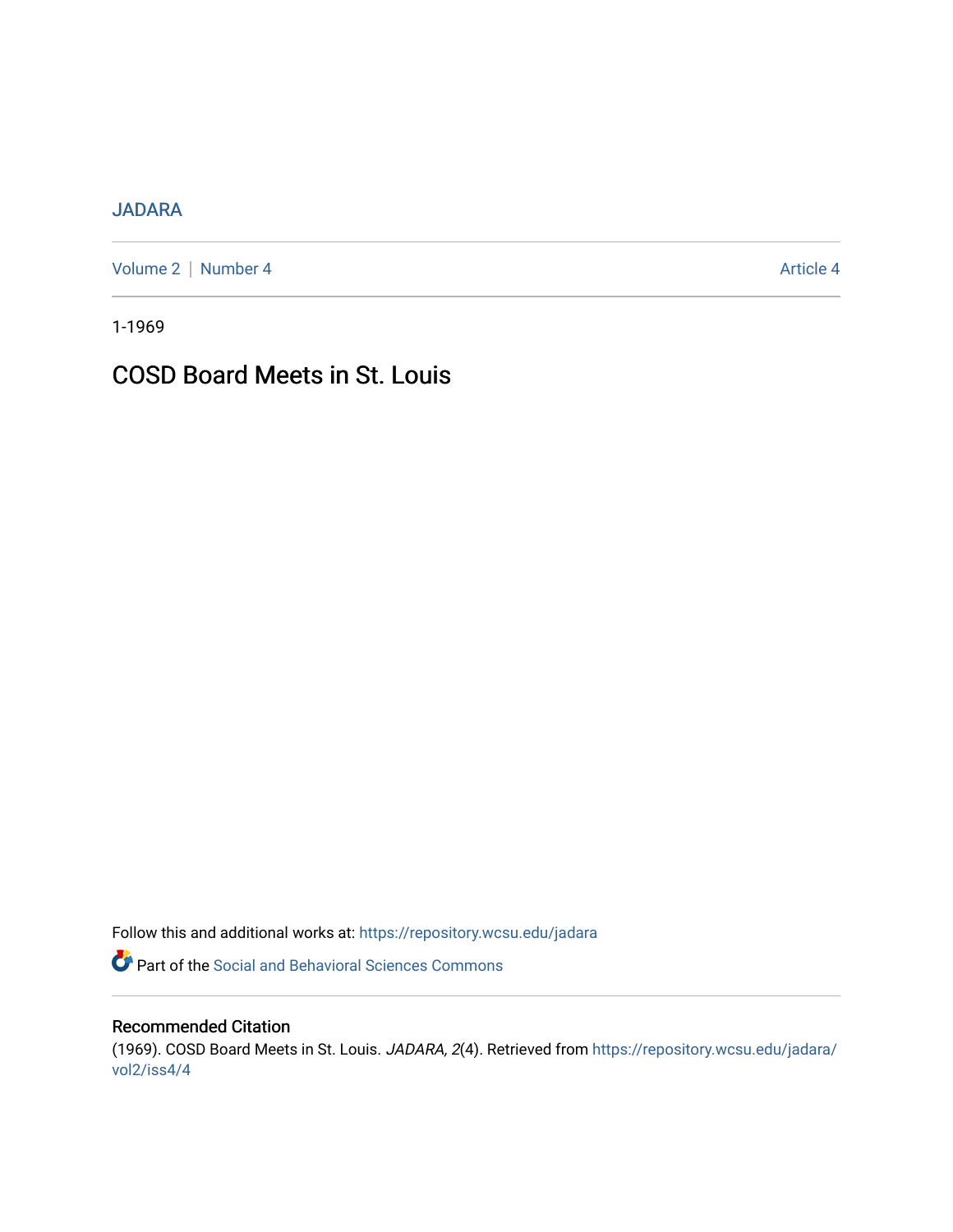### COSD BOARD MEETS IN ST. LOUIS

Thirty-four members were present at the fifth general meeting of the Board of Directors of the Council of Organiza^ tions Serving the Deaf. The Gateway Hotel, St. Louis was the scene of the split session meeting held on October 11-12, 1968.

Presiding at the meeting was Edward C. Carney, who welcomed the Canadian Association of the Deaf as a new member of the Council; announced Rev. Daniel H. Pokorny had been appointed chairman of the law committee, with the president and executive director the other two members; ob served that membership dues are payable as of January 1, and noted that the terms of some representatives will be expiring on December 31. The president also commented that the Sep tember 28 "Mannix" TV show featured a deaf actress, Audree Norton, and urged Board members to write to the producer, Bruce Geller, since this marks the first time a major TV pro ducer has used deaf talent in shows of this type.

Mervin D. Garretson, COSD executive director, reported:

1) In a little over a year the Council has grown into 15 active member organizations and two associate memberships. The office staff presently consists of five full-time workers and a temporary clerk-typist.

2) During the late summer, the COSD contacted state departments of special education in each of the 50 states about the existence of completed or ongoing studies into the needs and problems of the deaf. Inquiry was made as to whether the laws of each state required that interpreters be available for deaf people brought into court. On the basis of replies received from 82 states, 28 responded that they were unaware of any body of information relating to the deaf of their state, or of any legal provisions for courtroom interpreters; five states reported that it was customary to provide interpreters, al though no bona-fide law existed in the books; replies from four states (Maryland, North Carolina, Texas, and West Vir ginia) noted such legislation was in effect, and finally, the only states reporting comprehensive activity in the area of

1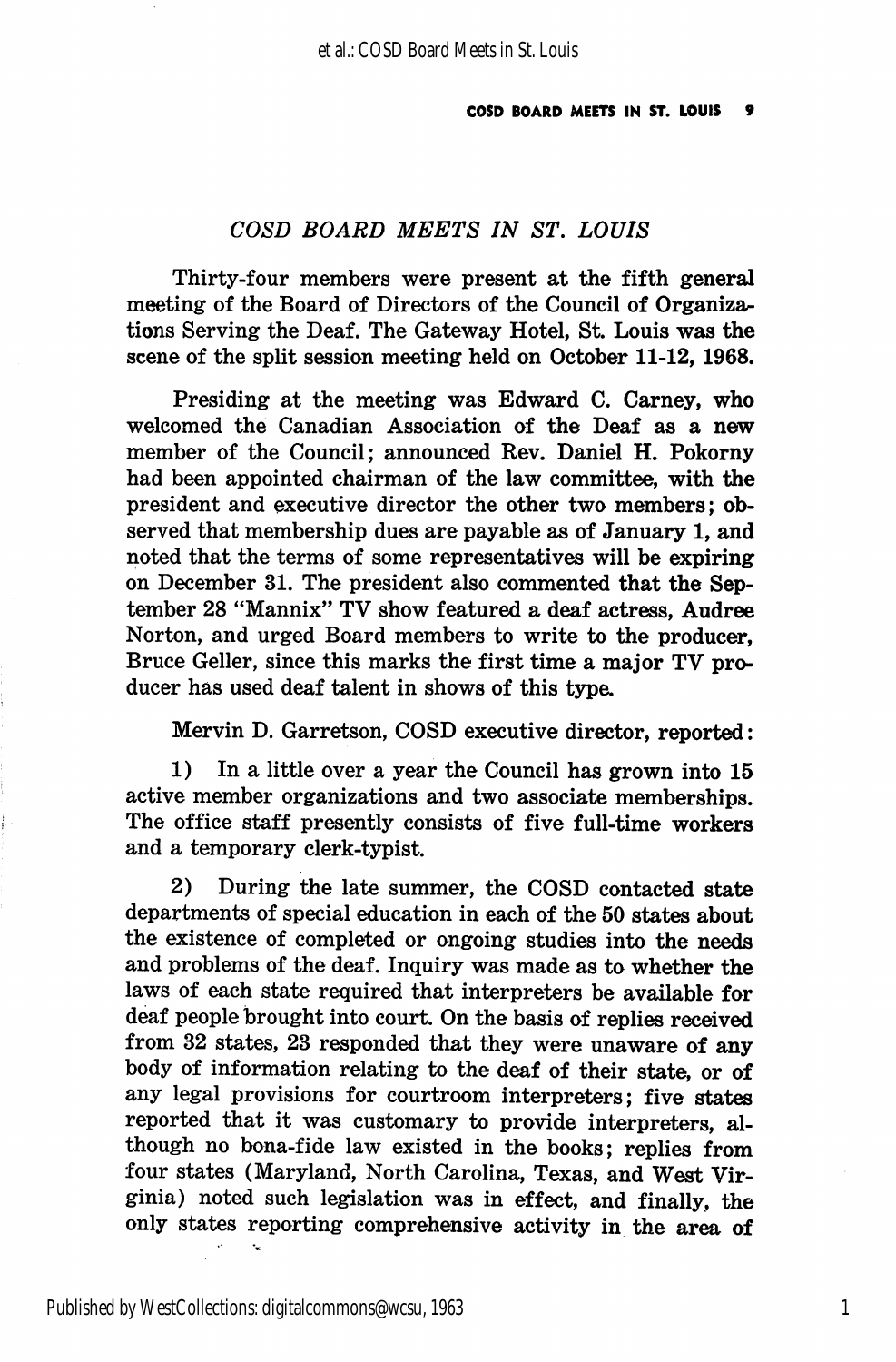deafness were Illinois, Michigan, New York, Texas, and Wis consin. The West Virginia respondent noted that a state-wide comprehensive planning project had been completed but was not yet published.

3) The roster of influential persons arising from the Legal Rights Section has now reached 600 names, which are filed both by state and by professional category. Divisions in clude legal (attorneys and judges), law enforcement officers, communications (newspaper, radio and TV), educators, state and community legislative people, rehabilitation experts and influential businessmen.

4) Judge Joseph Pernick of Michigan is compiling a special list of attorneys and judges with connections to deaf people or interested in the problem.

5) The proceedings of the first Annual COSD Forum are now being published and should be distributed before year's end.

6 Recruitment folders aimed at interesting young peo ple in a career in the field have been mailed to placement of ficers in 200 major colleges and universities.

7 Copy is ready for the publication of a booklet describ ing the functions and objectives of each of the 17 member organizations of the Council.

8 The COSD had been represented at numerous meet ings, workshops, and conferences since the June Board meet ing. In addition, the executive director delivered a paper on the social adjustment of young deaf adults at the Internation al Congress on Audiology in London and attended the Paris meeting of the Board of Directors of the World Federation of the Deaf in September.

The Board of Directors approved on a continuing pro ject basis a survey of existing services to the deaf on a state by state basis, which would lead to a compendium of all 50 states. Such a compilation will involve follow-up letters to departments of special education and a series of question-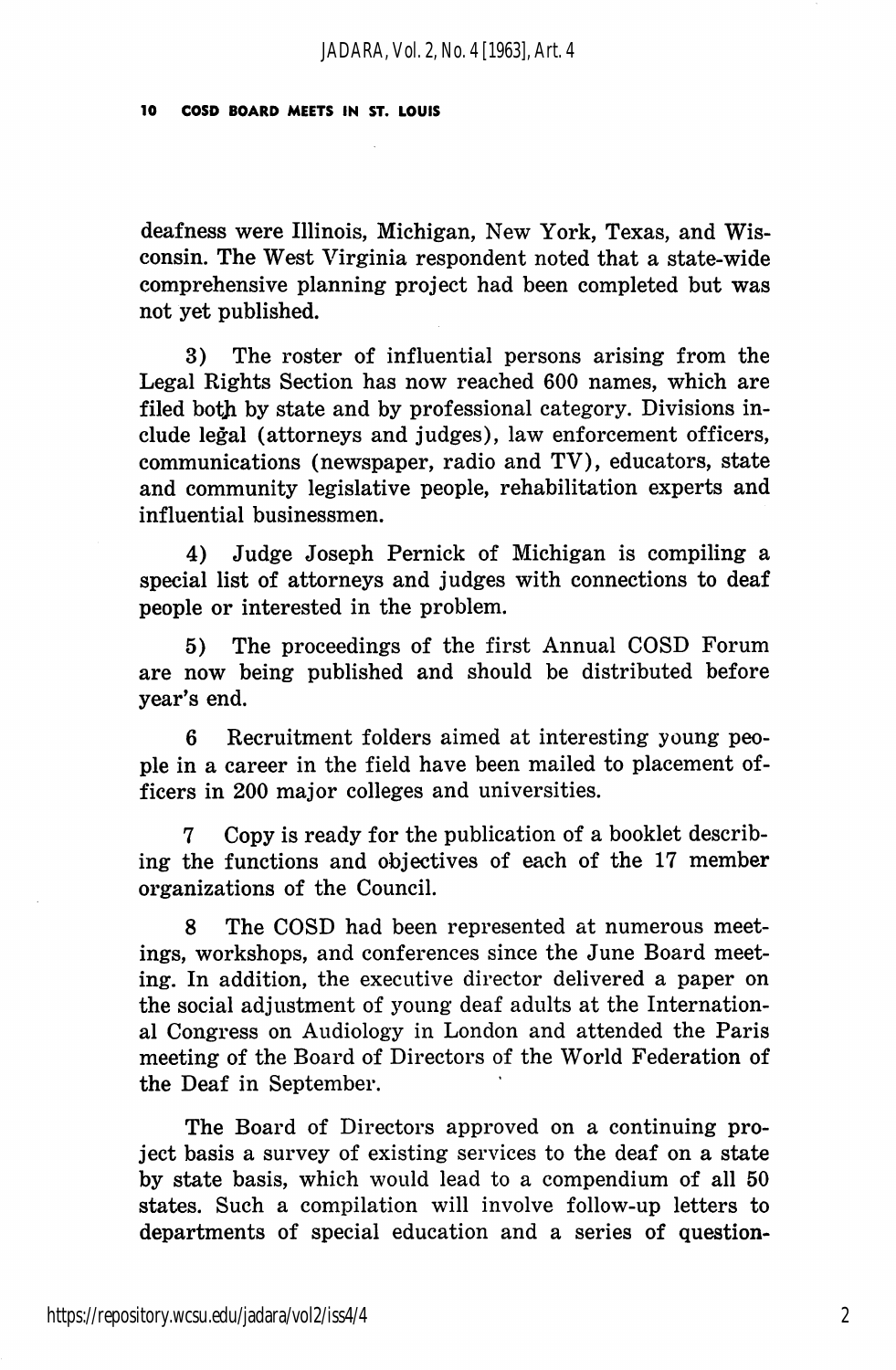naires variously devised to gather information from four dif ferent categories of people in each state. Questions would seek to learn of the availability and suitability of such existing services at the state level as

- a. Insurance (automobile, fire, and life)
- b. Driver licensing and laws
- c. Employment discrimination, unions
- d. Rehabilitation services
- e. Interpreting (in religious programs, in city, state and federal agencies, in-legal settings)
- f. Community awareness to problems of deafness
- g. Educational facilities at various levels
- h. Entertainment and recreational opportunities
- i. Parent information
- j. Clubs and associations

In the absence of Chairman Judge Sherman G. Finesilver, Dr. Ray L. Jones presented the report from the Legal Rights Section. In addition to items mentioned previously, the follow ing was reported:

1) A survey of laws relating to interpreting for the deaf in all 50 states has been completed by" Judge Joseph Pernick.

2) Both the Christiansen adoption case and the Beamish case of Australia have been briefed by Judge Finesilver and will be published in legal journals.

3) A draft of a uniform interpreters law has been pre pared under the direction of Judge Finesilver and will be made available to state groups for presentation to their state legislature.

4) Under the direction of Attorney Ivan Lawrence and Dr. Ray L. Jones a questionnaire relating to court and agency situations in which the legal rights of deaf appear to have been denied is being circulated among members of the Pro fessional Rehabilitation Workers with the Adult Deaf.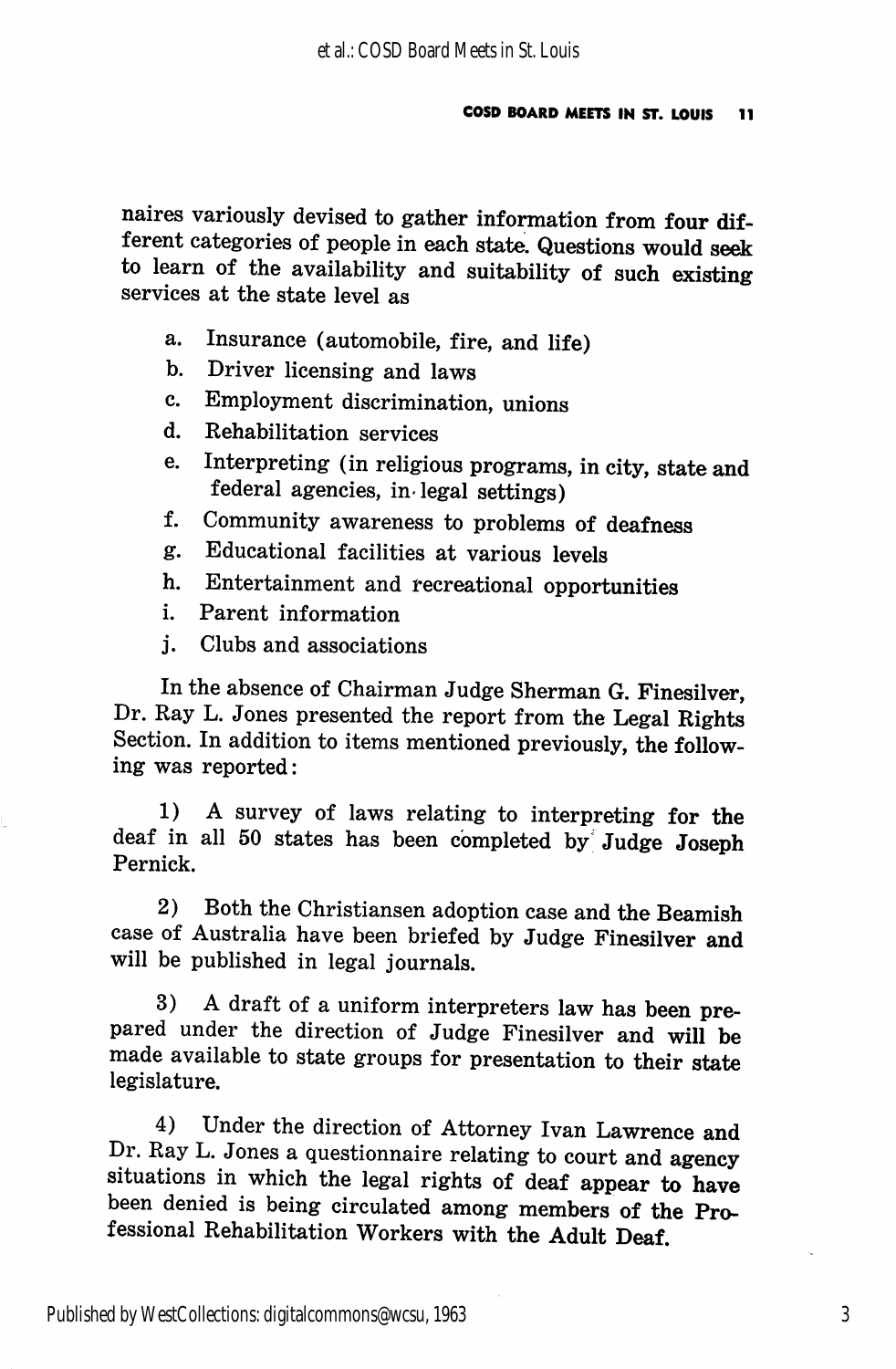5) An outline for an adult education course, "The Law and You" is being prepared by Judge Finesilver and should be ready for a pilot run in two or three cities this fall.

6) With financial support from Captioned Films for the Deaf, a course, "Interpreting in the Legal Setting," was offer ed at San Fernando Valley State College last spring. An out line for a course of study and related resource materials are being prepared under the direction of Dr. Lloyd Johns of svsc.

7) A leadership training workshop is being planned by the National Association of the Deaf which includes among its aims the mobilization of political support for improved community services for deaf persons.

Dr. Jones further informed the Board that at least one state association for the deaf (Michigan) employs a full-time executive secretary with funds from the Community Chest; that in Detroit the conviction of a deaf person was recently reversed when it was established that he had not been provid ed the services of an interpreter during the trial, and that both Judge Finesilver and Judge Kenneth Pacetti had address ed legal groups on court problems unique to deafness.

Chairman David Denton of the 1969 Forum Committee reported at length on plans for the February 19-21 Forum at Hotel Monteleone, New Orleans. The theme, "The Deaf Man and the World" will be broken down into four aspects of every day living—work, play, love, and pray. An outline of the Forum program was presented to the Board and will be re leased as soon as acceptances are received from all speakers.

President Carney announced the appointment of Clyde Mott as chairman of the 1970 Forum, observing that the theme will be centered around legal rights of the deaf. It is anticipated that the 1970 Forum will be held in Seattle, Wash ington.

In his report from the Law Committee, Rev. Pokorny ad vised the Board it was their feeling that the COSD laws were in good shape, and that only one recommendation for change